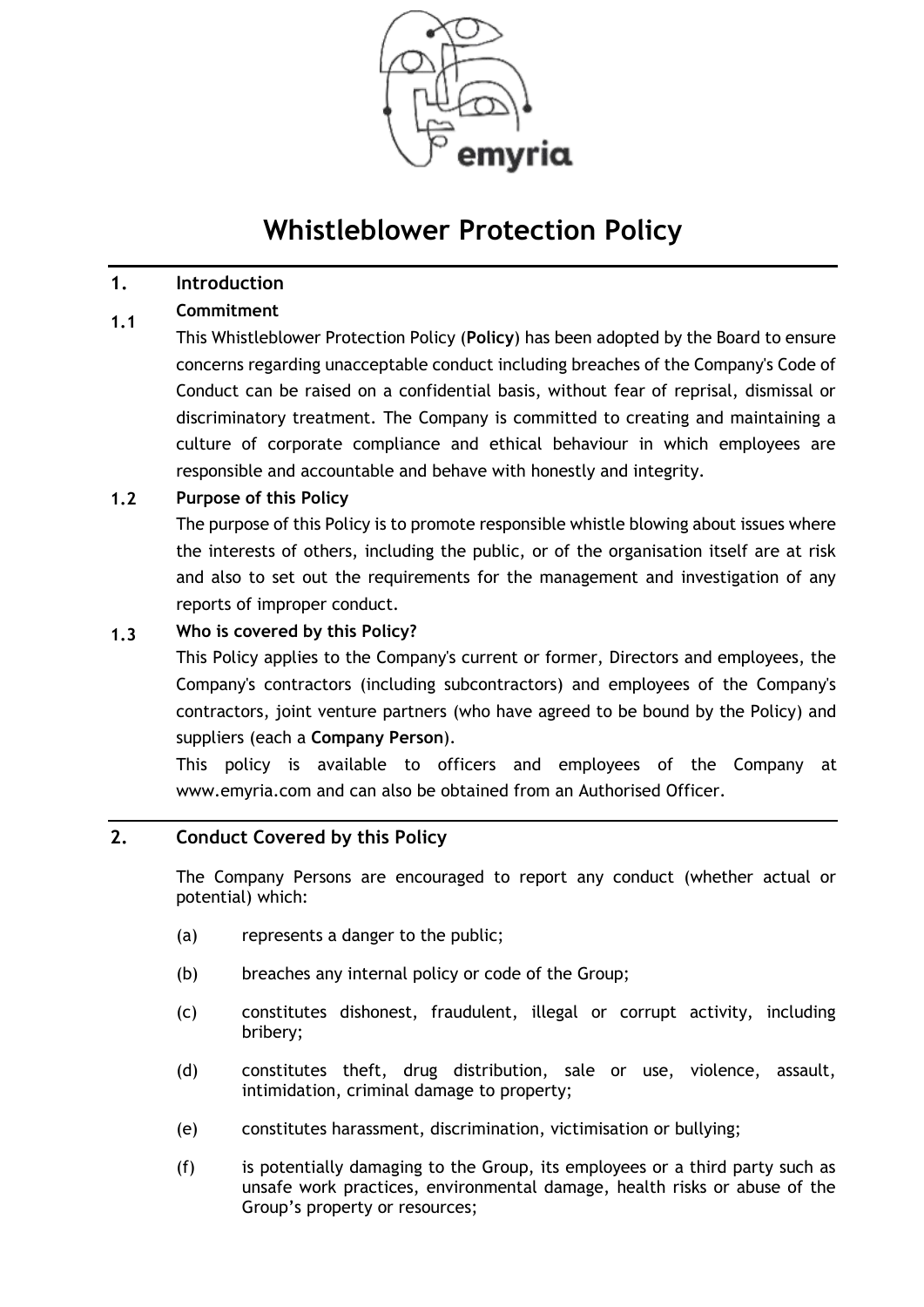- (g) may cause the Group financial loss, damage its reputation or be otherwise detrimental to the Group's interests;
- (h) causes, or threatens to cause, Detriment to anyone because that person knows, believes or suspects that a Report has been, or might be, made under this Policy; or
- (i) indicates any other misconduct or an improper state of affairs or circumstances in relation to a Group company.

### **3. Reporting and Investigating Unacceptable Conduct**

#### **3.1 Reporting of Unacceptable Conduct**

If a Company Person suspects that unacceptable conduct listed in Section [2](#page-0-0) has occurred, then they should contact one of the Authorised Officers listed in Schedule 1.

A Company Person can make a report by calling or emailing the Authorised Officers pursuant to the contact details listed in Schedule 1.

In the event the report is in respect of the persons named above, the report should be made to the Board by email at misconduct@emeraldclinics.com.au

The Company Person making the complaint will have the option of either:

- (a) identifying themselves; or
- (b) remaining anonymous.

For unacceptable conduct to be investigated, the Authorised Officer will require sufficient information to form a reasonable basis for investigation. For this reason, Company Person's should provide as much information as possible, in any form, about the alleged unacceptable conduct.

This could include:

- (a) the date, time and location;
- (b) the name(s) of person(s) involved and possible witnesses;
- (c) evidence of the events (e.g. documents, emails); and
- (d) steps the Company Person may have already taken to report the matter or resolve the concern.

#### **3.2 Investigation**

Upon receiving a complaint, the Authorised Officer will determine who will investigate the matter. They cannot appoint anyone implicated directly or indirectly in the complaint.

The investigation must be conducted:

(a) as soon as possible after the initial compliant is reported;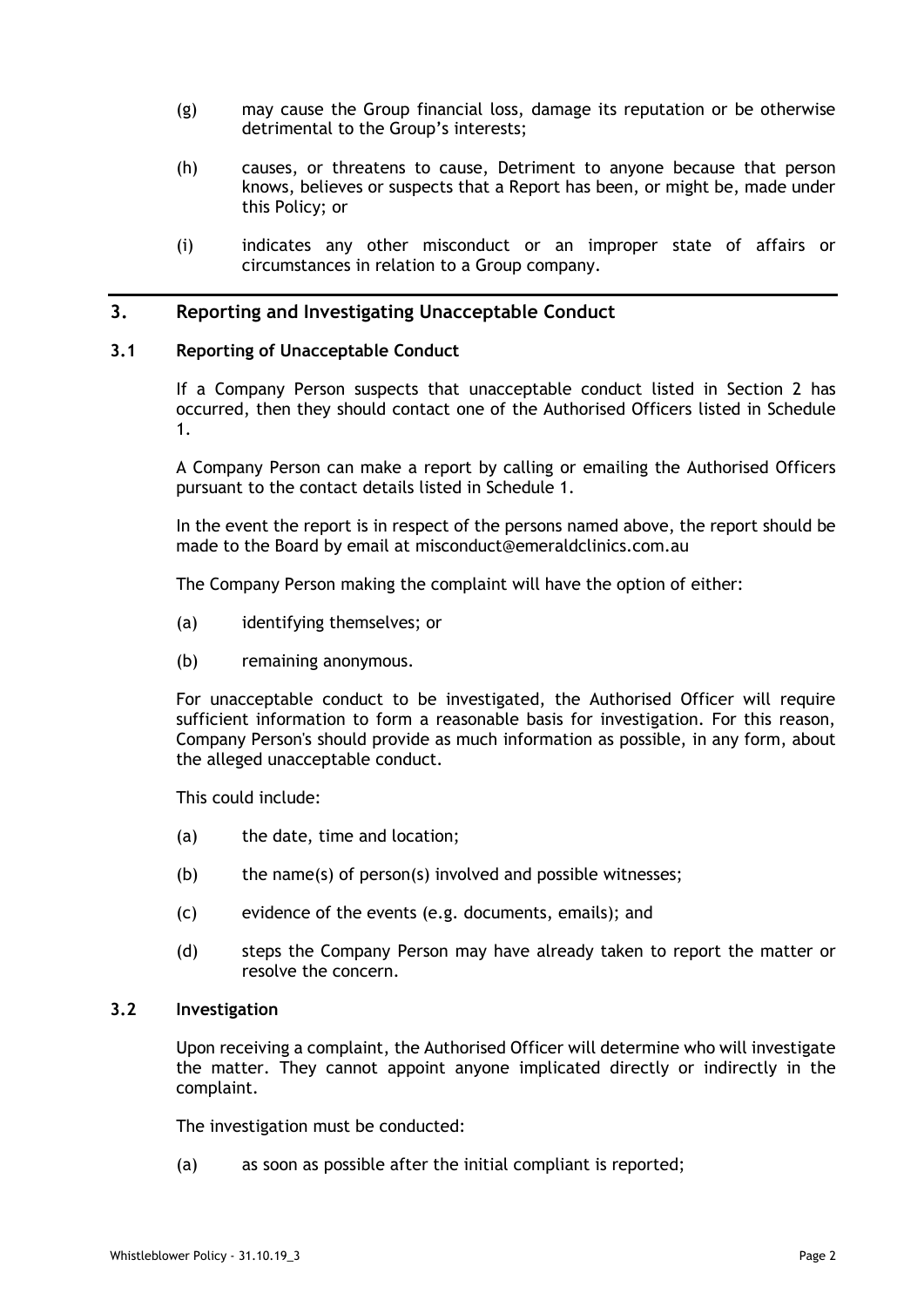- (b) through the best endeavours of the Authorise Officer, in a timely, thorough, confidential, objective and fair manner;
- (c) as is reasonable and appropriate having regard to the nature of the unacceptable conduct and all of the circumstances.

Where appropriate the Authorised Officer will update the Company Person on the progress of the investigation. Company Persons must keep confidential any details of the investigation, its progress or its outcome.

An internal report on the outcome of the investigation, including any recommended actions, will be prepared by the Authorised Officer.

The Company person will be informed of the outcome unless they have remained anonymous.

#### **3.3 Outcome**

The outcome of the investigation may result in disciplinary action including but not limited to dismissal. Serious criminal matters will be reported to the police or the appropriate regulatory authorities.

The Authorised Person cannot be subject to legal liability for the report they produce.

#### **3.4 Escalation**

If the Company Person is dissatisfied with the outcome of the investigation the can escalate their matter to:

- (a) the Board; or
- (b) ASIC's Office of the Whistleblower.

# **4. Protecting Confidentiality and Privacy**

#### **4.1 Confidentiality**

If a Company Person makes a report of unacceptable conduct under this Policy, and the Company is aware of that person's identity, the Company will make every reasonable endeavour to ensure that person's identity is protected from disclosure. The Company will not disclose the Company Person's identity unless:

- (a) the Company Person making the report consents to the disclosure;
- (b) the disclosure is required by law;
- (c) the disclosure is necessary to prevent or lessen a serious threat to a person's health or safety; or
- (d) it is necessary to protect or enforce the Company's legal rights or interests or to defend any claims.

#### **4.2 Protecting the Company Person**

Company Persons who make complaints in good faith and who have not themselves engaged in improper conduct will not be personally disadvantaged by: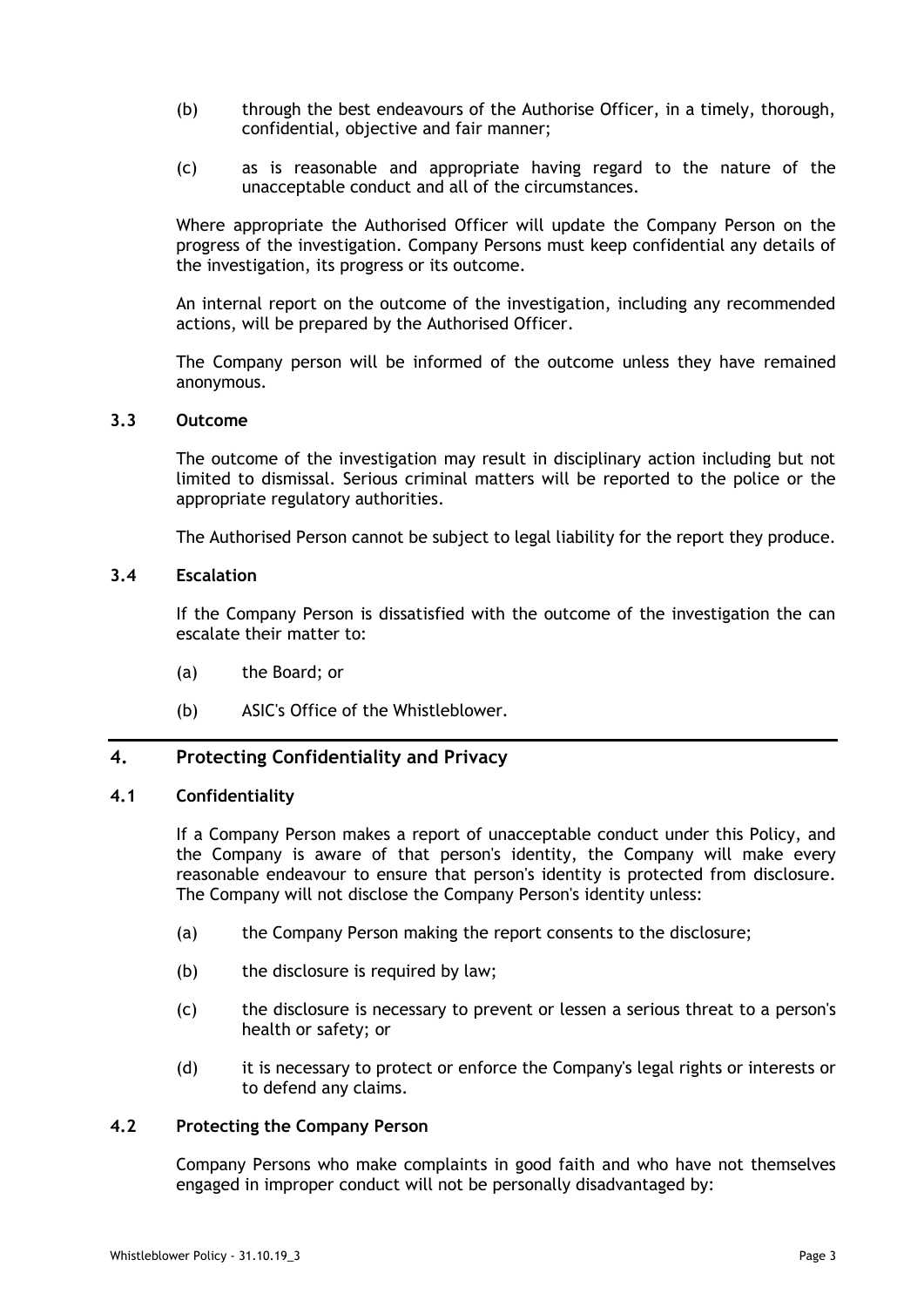- (a) dismissal;
- (b) demotion;
- (c) any form of harassment;
- (d) discrimination; or
- (e) current or future bias.

However, disciplinary action may be taken against an individual making malicious or vexatious allegations.

The Company will take any action it considers necessary to protect the Company Persons and preserve the integrity of the investigation.

Note the Company has no power to offer any person immunity against prosecution in the criminal jurisdiction.

# **5. General Reporting on Whistleblower Activity**

If a report is received, the Company Secretary will prepare reports which contain a general summary of the number and type of incidents identified or complaints received through the Company's internal reporting processes, together with a description of the nature and results of any investigation conducted as a result of a reported incident or complaint.

These reports will be provided:

- (a) to the Board at the end of any month where a report has been received by the Authorised Person from the Company Person (or at a frequency to be determined by Board from time to time); and
- (b) to the Risk Committee (or the Board until such time that the Risk Committee is established by the Board).

### **6. Training**

The Company's expectation in relation to the reporting of improper conduct are outlined as part of the new employee induction program and as part of ongoing training and awareness programs.

The Company will also provide training to the Authorised Officers to ensure they follow this Policy in responding to Complaints.

# **7. Welfare of Company Persons**

The Authorised Officer will take reasonable steps to maintain processes to monitor the welfare of Company Persons who have made complaints under this Policy to ensure the effectiveness of the protections under the Policy.

# **8. Consequences of non-compliance**

A breach of this Policy may result in prison time, significant fines under the Corporations Act and disciplinary action.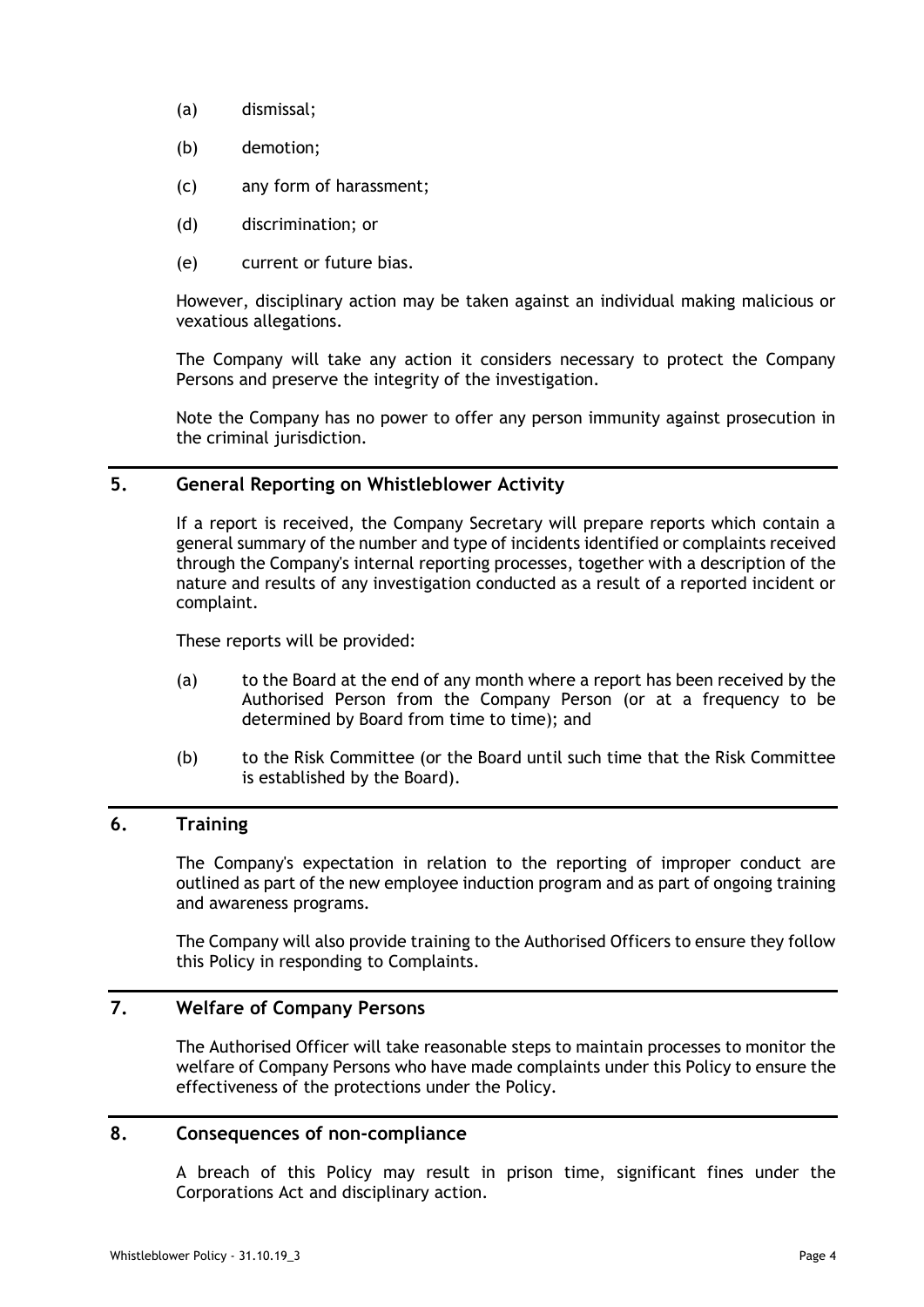### **9. Review of this Policy**

The Company Secretary will use the reports provided under this Policy to monitor and review regularly the effectiveness of the whistleblower protection program described in this Policy.

The Board is responsible for reviewing this Policy to determine its appropriateness to the needs of the Company from time to time.

This Policy may be amended by resolution of the Board.

### **10. Who to contact**

Any questions relating to the interpretation of this Policy should be forwarded to the Company Secretary at cosec@emeraldclinics.com.au

# **11. Glossary**

**ASX** means ASX Limited ACN 008 624 691 or the securities exchange operated by it (as the case requires).

**Authorised Officer** means a person listed in Schedule 1 or any other person appointed by the Board from time to time.

**Board** means the Company's board of directors.

**Chairman** means the person appointed as the chairman of the Board from time to time.

**Company Secretary** means the person appointed as the company secretary of the Company from time to time.

**Director** means the persons appointed as directors of the Company from time to time. **Company** means Emyria Limited ACN 625 085 734.

**Company Person** means the Company's Directors and employees, the Company's contractors (including subcontractors) and employees of the Company's contractors, joint venture partners and suppliers.

**Detriment** includes (without limitation):

- (a) dismissal;
- (b) injury of an employee in his or her employment;
- (c) alteration of an employee's position or duties to his or her disadvantage;
- (d) discrimination between an employee and other employees of the same employer;
- (e) harassment or intimidation;
- (f) harm or injury (including psychological harm);
- (g) damage to a person's property; and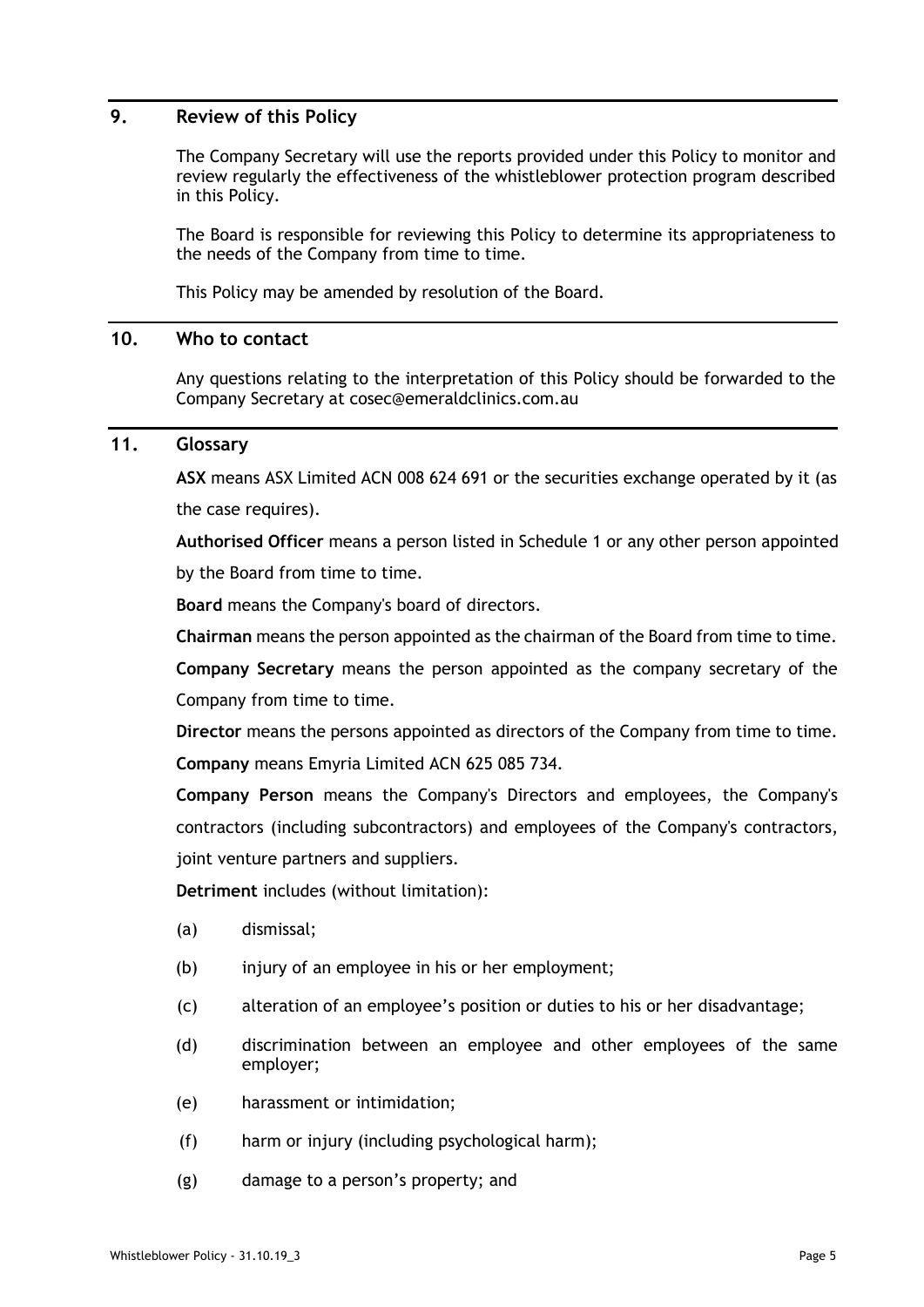(h) reputational, financial or any other damage to a person.

**Group** means the Company and each entity it controls.

Policy means this document or any amending or replacement document.